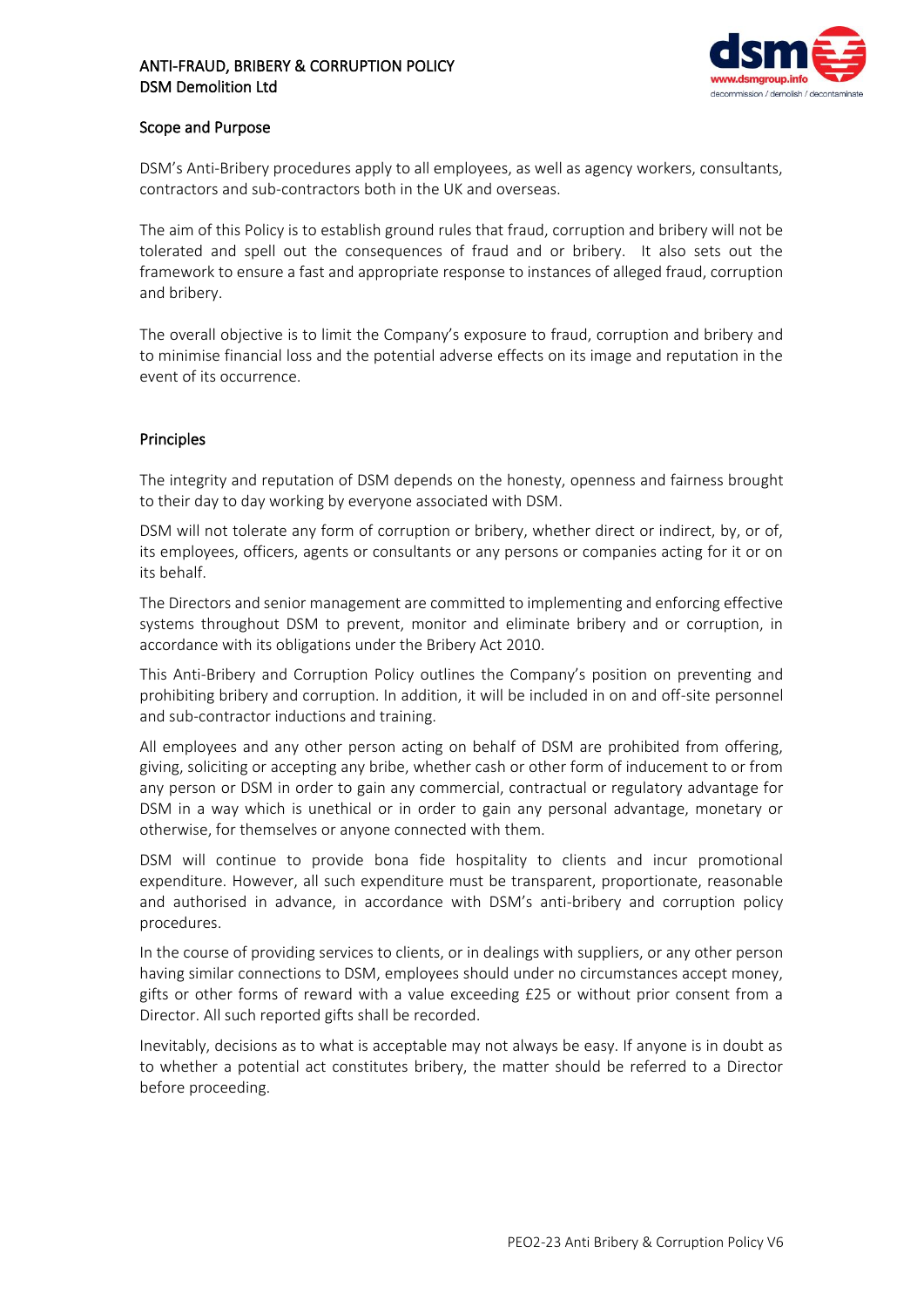

## Prevention Measures

All employees and any other individuals acting on behalf of the DSM are required to familiarise themselves with and comply with DSM's Anti-Bribery and Corruption procedures.

The Company will: -

- foster a culture within the Company in which bribery and/or corruption is never acceptable.
- institute and maintain cost effective measures and procedures to deter fraud, corruption and bribery.
- implement, via its' senior management, effective measures to prevent, monitor and eliminate fraud and or bribery.
- depend on all employees, and those acting for the Company, to assist in the prevention of bribery and corruption. Therefore, all employees and others acting for, or on behalf of, the DSM are expected to report any suspected bribery to the DSM following the DSM's Anti-Bribery and Corruption procedures.
- expects the following of employees:-
	- To act with integrity at all times;
	- To adhere to the appropriate Code of Conduct;
	- To comply with Standing Orders, Financial Regulations and the Schedule of Delegated Authority; and
	- To raise concerns as soon as any impropriety is suspected.
- support employees if they report any incident of suspected bribery and or corruption.
- rigorously investigate instances of alleged fraud/bribery and pursue perpetrators to seek restitution of any asset fraudulently obtained together with the recovery of costs.
- take firm and vigorous action where appropriate against any individual or group perpetrating fraud against the Company and or acts of bribery.
- suspend employees suspected of fraud and or bribery from their duties while the investigation is being carried out and invoke its disciplinary procedures where any employee is suspected of fraud and or bribery, and proven allegations may result in a finding of gross misconduct and immediate dismissal.
- assist the police and all other appropriate authorities in the investigation and prosecution of those suspected of fraud/bribery.
- regularly communicate its anti-fraud and anti-bribery measures to employees and associated persons. The Company will set up training sessions where applicable. Aaron Jarvis (Financial Controller) is the nominated Compliance Officer responsible for the implementation of this policy.
- The nominated individual responsible for the maintenance of the Gifts and Hospitality register is Victoria McMahon (Quality & Environmental Assistant)
- not conduct business with third parties including clients, suppliers, agents or representatives who are not prepared to support its anti-bribery and corruption objectives and terminate the contracts of any associated persons, including consultants or other workers who act for, or on behalf of, the Company who are found to have breached this policy.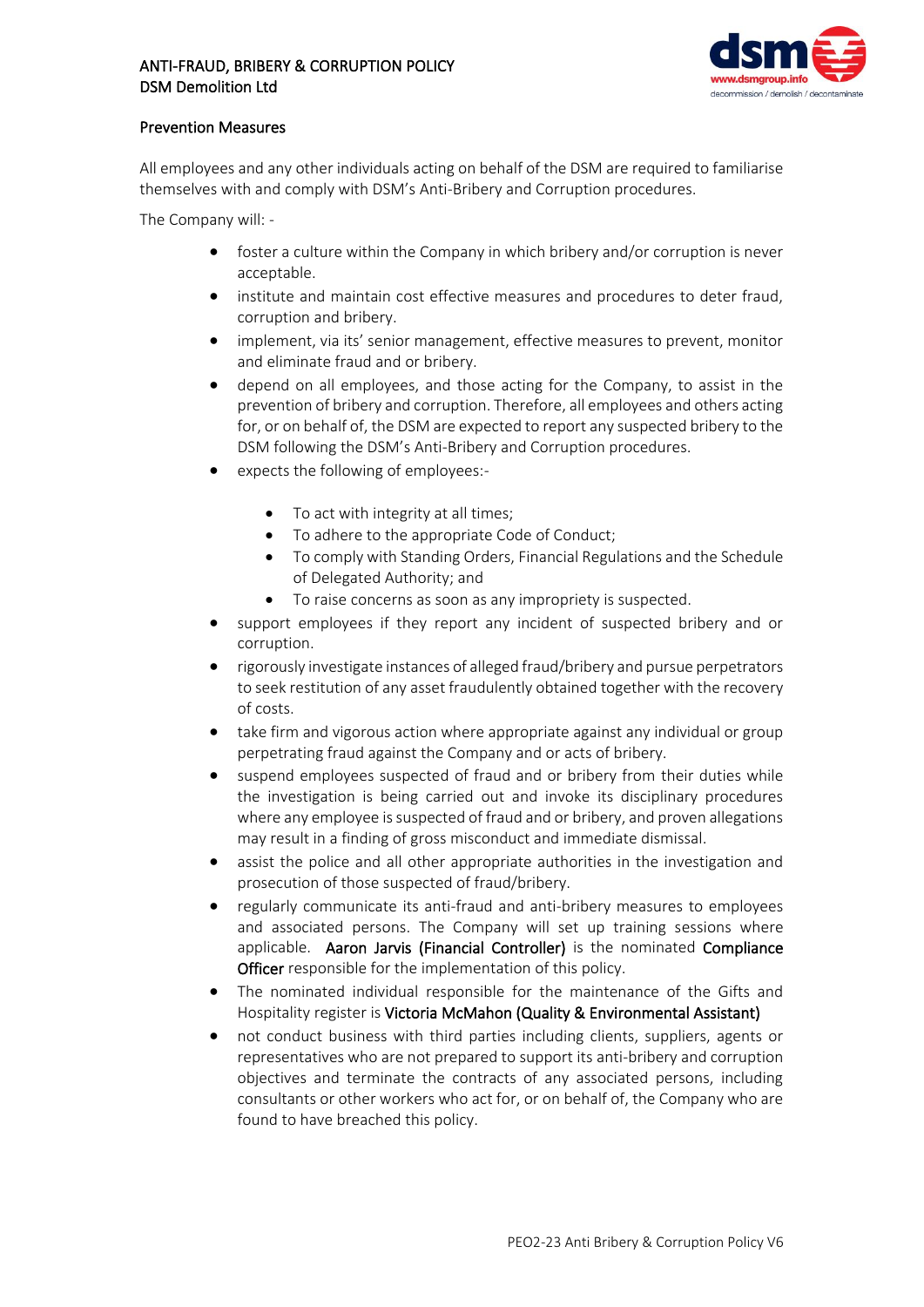

## Definitions

Fraud - The Fraud Act 2007 defines three main types of fraud

Fraud by false representation-where an individual dishonestly and knowingly makes a representation that is untrue or misleading.

Fraud by wrongfully failing to disclose information- when an individual wrongfully and dishonestly fails to disclose information to another person when they have a legal duty to disclose it, or where the information is of a kind that they are trusted to disclose it, or they would be reasonably expected to disclose it.

Fraud by abuse of position- where an individual who has been given a position in which they are expected to safeguard another person's financial interests dishonestly and secretly abuses that position of trust without the other person's knowledge.

For fraud to be committed there will need to be an identifiable intent by the individual to make a gain or to cause a loss or to expose another to the risk of loss. Therefore, the term 'fraud' includes situations where a person dishonestly makes a false representation, wrongfully fails to disclose information or abuses a position of trust, with the intent to make a gain or cause a loss or to expose another to the risk of loss.

There are 5 main categories of Fraud

- employment application fraud
- unlawful obtaining or disclosure of personal data
- unlawful obtaining or disclosure of commercial data
- account fraud
- dishonest action by staff to obtain a benefit by theft or deception

Corruption - is the misuse of entrusted power for private gain.

Bribe - A bribe is defined as a financial advantage or other reward that is offered to, promised to, given to, or received by an individual or the Company to induce or influence that individual or DSM to perform its public or corporate functions or duties in an improper manner (i.e. not in good faith, not impartially, or not in accordance with a position of trust).

Bribery - Under the Bribery Act 2010 is the offer or receipt of any gift, loan, payment, reward or other advantage to or from any person as an encouragement to do something, which is dishonest, illegal, or a breach of trust, in the conduct of the Company's business.

The Bribery Act 2010 creates the criminal offences of:

- any Company, employee or associated person (including consultants, agents, contractors or temporary staff) acting for, or on behalf of, the Company offering, promising or giving a bribe;
- An Company, employee or associated person acting for, or on behalf of, the Company requesting, receiving, or agreeing to receive a bribe;
- An employee or associated person acting for, or on behalf of, the Company offering, promising or giving a bribe to a foreign public official with the intention of influencing that official in the performance of his/her duties to gain an advantage; and
- failure by the Company to prevent bribery by its employees or associated persons acting for, or on behalf of, the Company.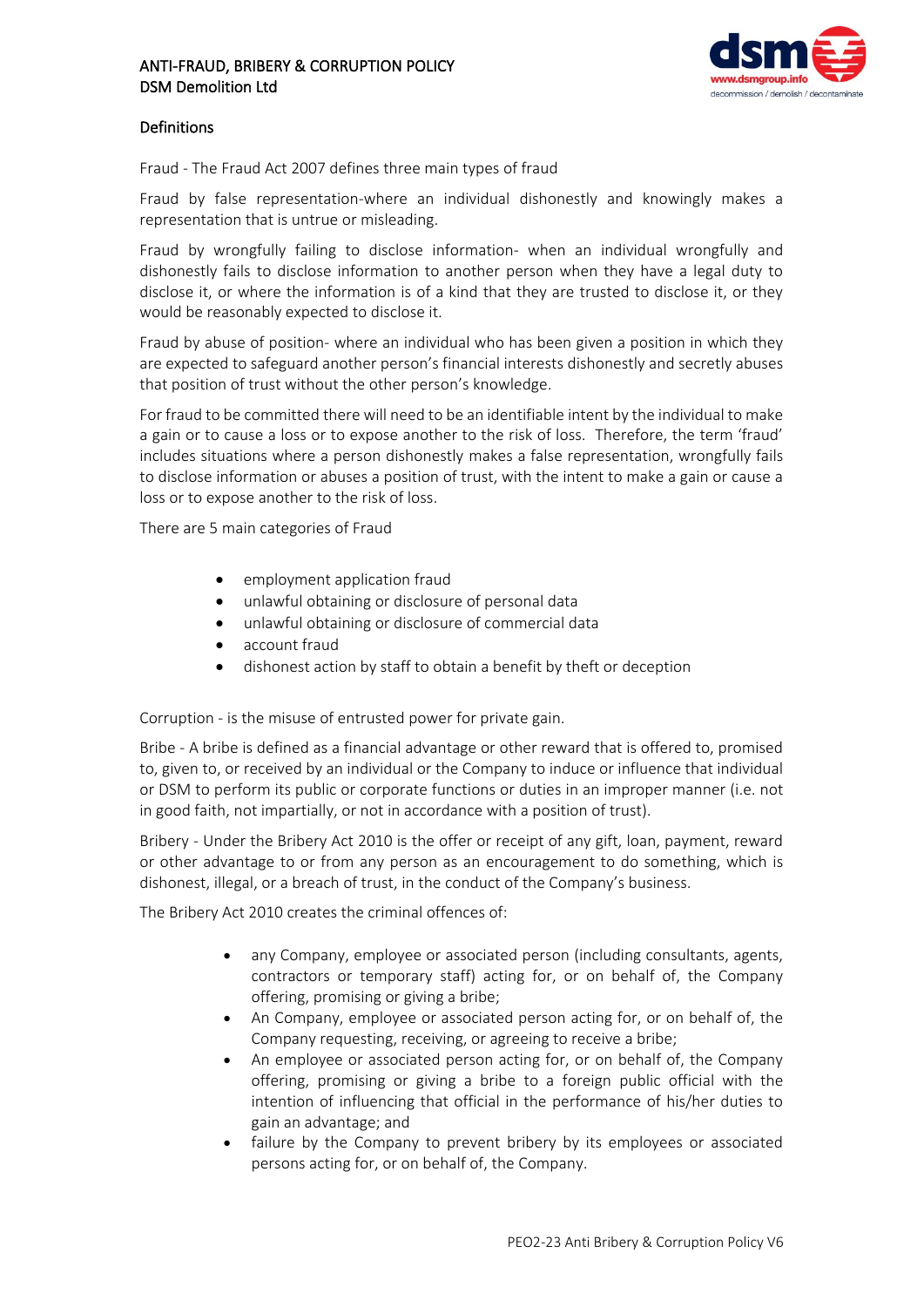

The Company prohibits employees or associated persons from offering, promising, giving, soliciting or accepting any bribe. The bribe might be cash, a gift or other inducement to, or from, any person or Company, whether a public or government official, official of a statecontrolled industry, political party or a private person or Company. The bribe might be made to ensure that a person or Company improperly performs duties or functions (for example, by not acting impartially or in good faith or in accordance with their position of trust) to gain any commercial, contractual or regulatory advantage for the Company in either obtaining or maintaining Company business, or to gain any personal advantage, financial or otherwise, for the individual or anyone connected with the individual.

This prohibition also applies to indirect contributions, payments or gifts made in any manner as an inducement or reward for improper performance, for example through consultants, contractors or sub-contractors, agents or sub-agents, sponsors or sub-sponsors, joint-venture partners, advisors, Tenants, suppliers or other third parties

To place this in context, you should be aware that if you engage in activities which are contrary to UK anti-bribery, fraud and corruption legislation, you could face up to 10 years in prison and/or an unlimited fine, and the Company could also be liable to an unlimited fine and Government sanction.

## Anti-Bribery and Corruption Strategy

The Company's current arrangements are aimed at tackling fraud, bribery, corruption, theft, and breaches of regulations.

The arrangements can be categorised under the following main headings:

- culture
- raising concerns
- prevention (e.g. effective control systems)
- detection and investigation
- training

They are supported by scrutiny of the Company's affairs by a range of bodies and individuals, including:

- Our external auditor
- Our internal auditors
- H M Revenue and Customs
- Suppliers / Contractors
- Stakeholders / Partnership Companies
- Employees of the Company
- Board Members

### **Culture**

The Company's culture is intended to foster honesty and integrity. Both members and employees are expected to lead by example in adhering to regulations, procedures and practices.

As part of the culture the Company will provide clear routes by which concerns can be raised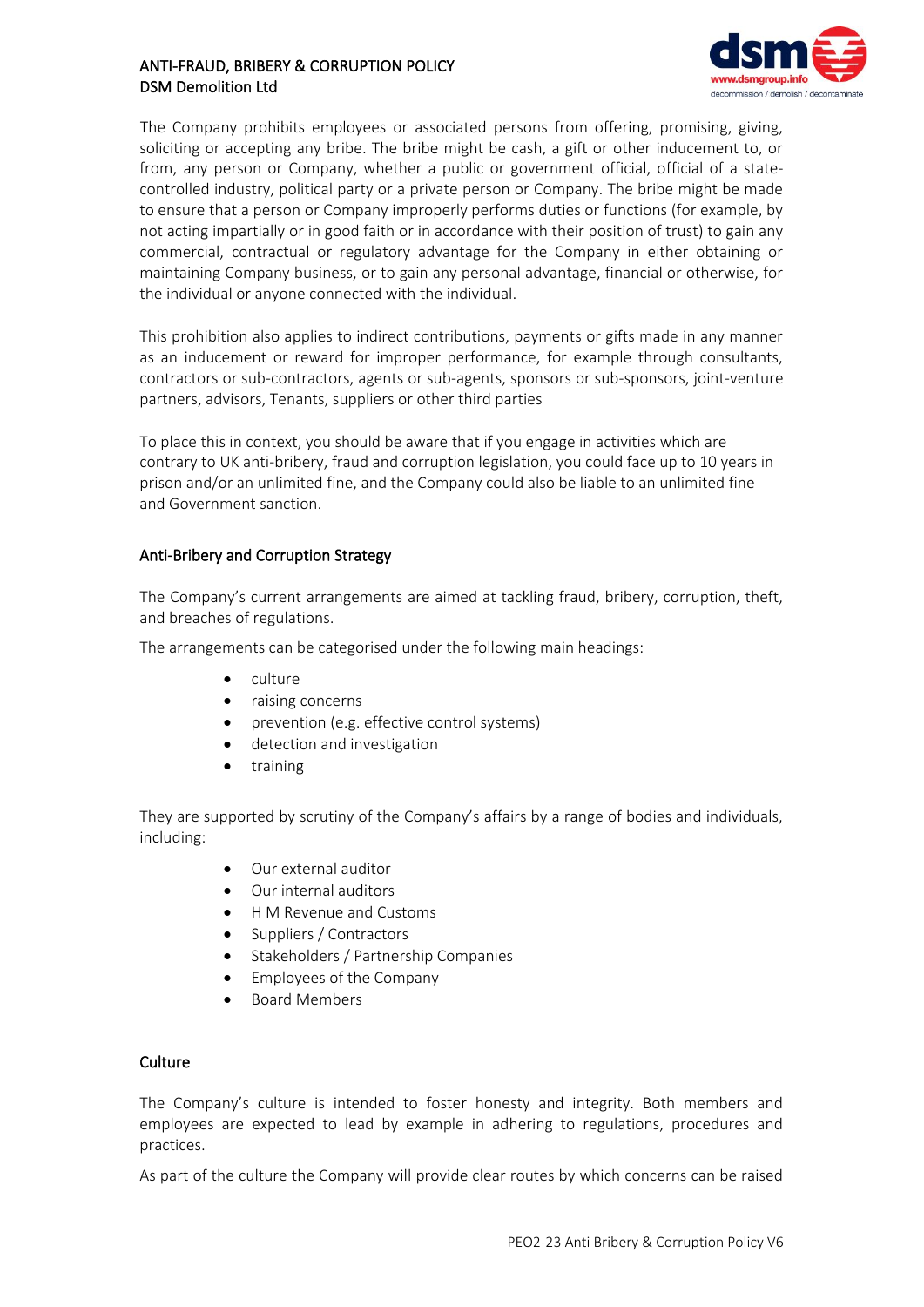

by employees, and by those outside the service. The Whistle Blowing Policy forms part of the staff handbook.

Line managers and the Senior Management Team are expected to deal promptly, firmly and fairly with suspicions and allegations of fraud, bribery or corrupt practice.

## Raising Concerns

Employees are encouraged to raise any concerns they may have in respect of fraud and corruption.

The Company's Whistle Blowing Policy gives further guidance on how to raise concerns and the support and safeguards available to those who do so. These safeguards offer a framework of protection against victimisation or dismissal and may include identity concealment and protection from harassment.

Our Customers may also use the Company's complaints procedure for this purpose where appropriate. Line supervisors/managers and directors are responsible for following-up any allegations of irregularity; it is their responsibility to inform the Senior Management Team immediately of such allegations and the results of their investigations.

The Company and its senior management are committed by this policy to deal firmly with any proven financial malpractice. Where, after a proper audit investigation carried out by or on behalf of the Senior Management Team, there is evidence that financial impropriety has occurred, the Company will normally expect the circumstances to be referred to the Police for advice, further investigation, and prosecution.

Where the outcome of audit or Police investigation indicates improper conduct by an employee, the Company's Disciplinary Procedures will normally be applied by the Senior Management Team /Directors of the service concerned. The recovery of defrauded funds is an essential part of the Company's strategy.

When it is found that fraud/bribery or corruption has occurred due to a breakdown in the Company's systems or procedures, the Senior Management Team are responsible for ensuring that appropriate improvements in systems of control are implemented in accordance with audit recommendations.

#### Prevention

The Company has a series of comprehensive and inter-related procedures to ensure proper conduct of its affairs, which comprise:

- Standing Orders
- Financial Regulations
- Schedule of Delegated Authority
- Quarterly Internal Controls Assurance Statements from managers
- Code of Conduct for Employees (refer to staff handbook)
- Financial Instructions and Procedures;
- Data Protection policy and Procedures
- Risk management strategy and procedures
- Whistle Blowing Procedures
- Disciplinary Procedure
- **IT Security Policy**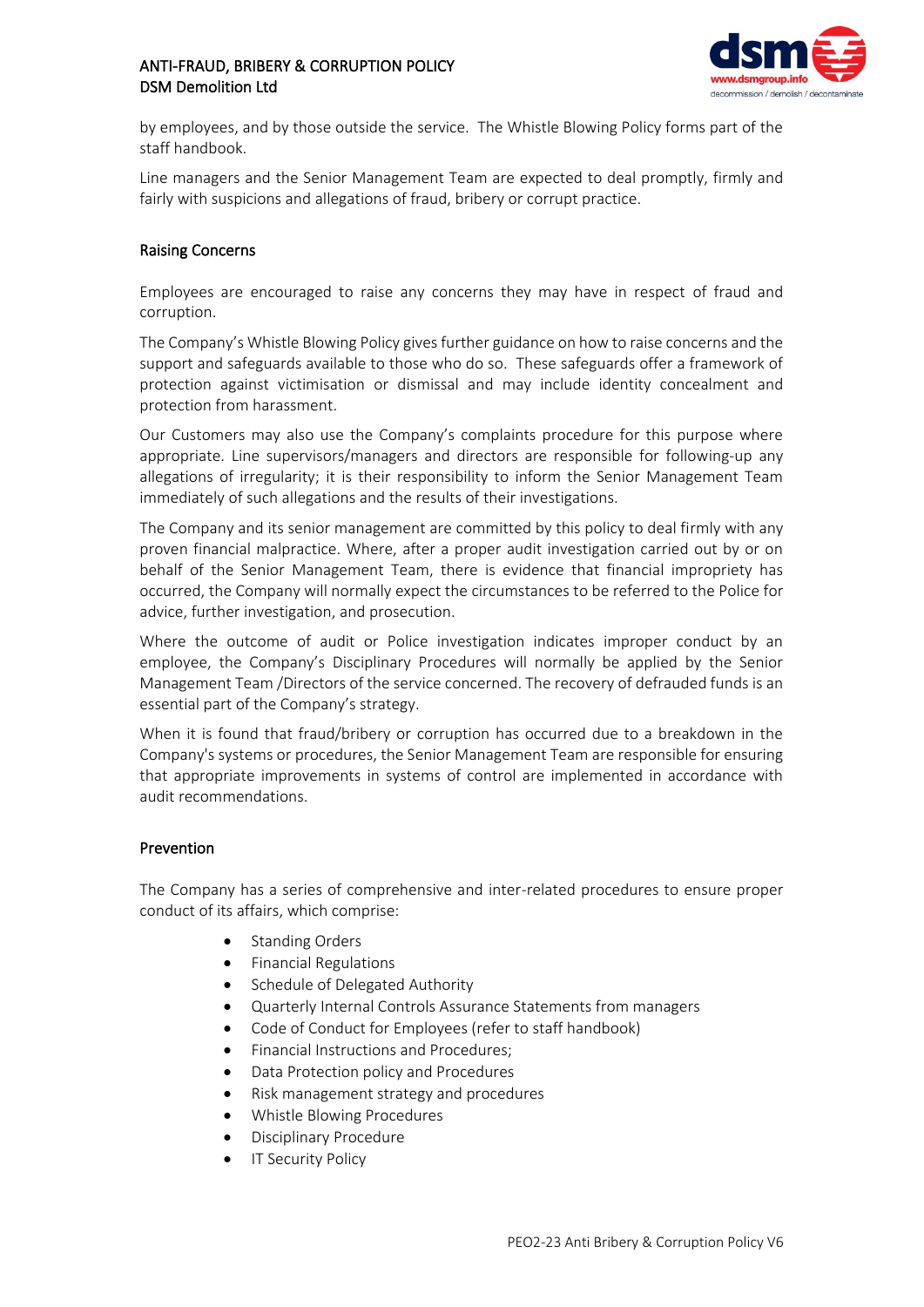

Internal audit undertaken an annual programme of reviews, which is closely aligned with the Company's risk base, designed to provide the assurance over the systems of internal control. The system of internal control is based on an on-going process designed to identify the principal risks, to evaluate the nature and extent of those risks and to manage them effectively. Managing the risk of fraud/bribery forms part of this process.

Members and staff are expected to adhere to and to operate within:

• Standing Orders, Financial Regulations and Schedule of Delegated Authority

Employees are required to operate within the following guidelines:

- A key measure in the prevention of fraud, bribery and corruption is to take effective steps at the recruitment stage to establish, as far as possible, the previous record of potential employees in terms of their propriety and integrity. Written references for potential employees are obtained as part of the recruitment process.
- Employees, once recruited, are expected to adhere to all rules and codes of conduct as communicated to them by management, the staff handbook and their contract of employment and to follow standards of conduct issued by their personal professional institute, and or the following instructions where applicable. You should at all times act in accordance with the following provisions:
	- behave honestly, be trustworthy and set a good example;
	- use the resources of the Company in the best interests of the Company and do not misuse those resources;
	- make a clear distinction between the interests of the Company and your private interests to avoid any conflict of interest, and if such conflict does arise you should report it to the Senior Management Team immediately;
	- ensure that any community support, sponsorship and charitable donations do not constitute bribery, and if in doubt you should consult the Senior Management Team;
	- confidentially report all incidents, risks and issues which are contrary to this policy document to the Senior Management Team;
	- raise any issues regarding anti-bribery and corruption laws and the Company's policies. Queries will be dealt with anonymously and a written response will be issued;
	- Do not offer or accept bribes
	- Do not, without express prior written approval from the Senior Management Team, offer or accept any gifts or hospitality to or from clients, contractors, suppliers, other third parties or public officials.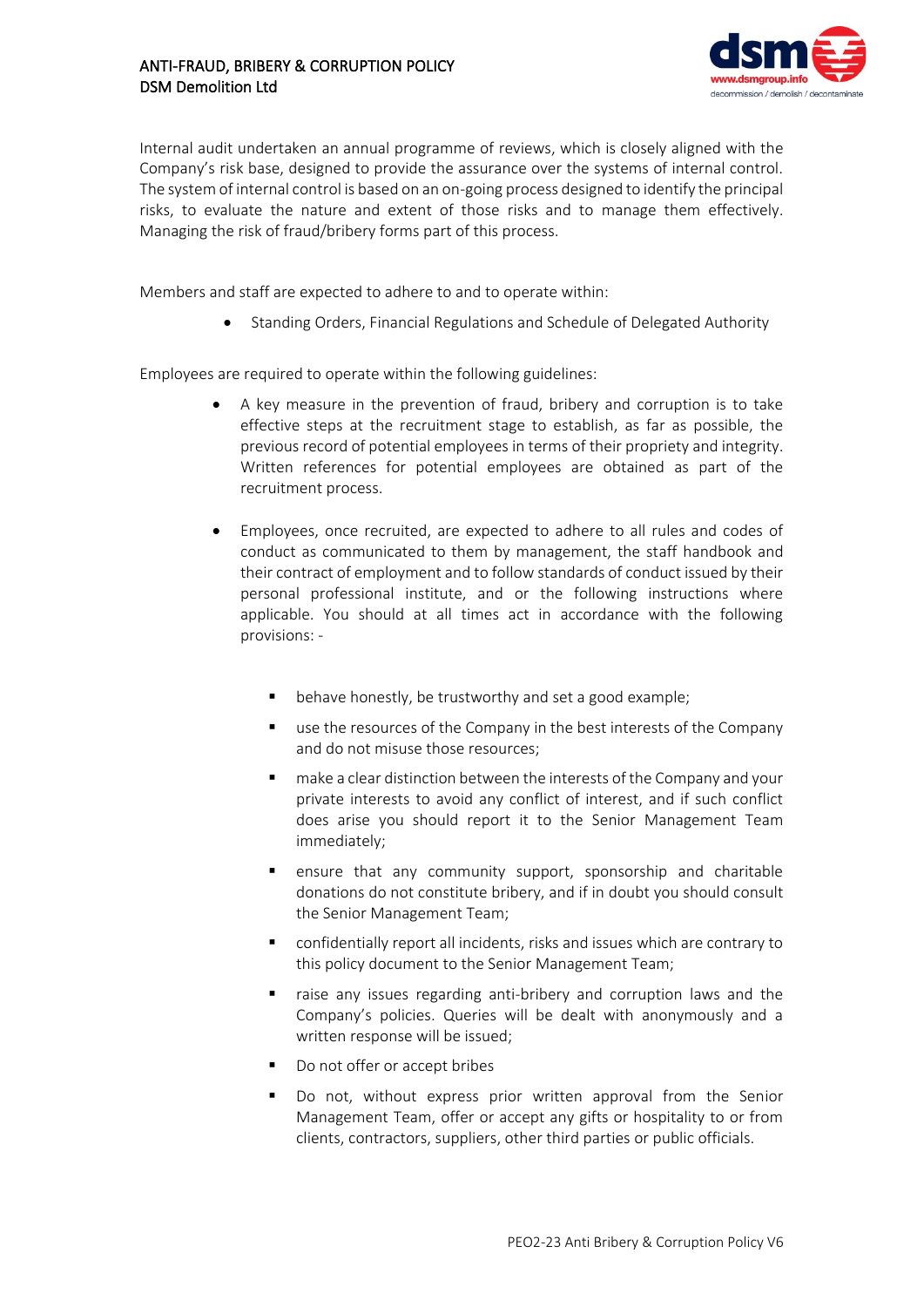

Do not offer money to any public officials in order to speed up service or gain improper advantage. This type of bribery is a 'facilitation payment' and is illegal."

Disciplinary Procedures for all categories of employee will be applied to deal with improper conduct.

The following internal control measures are also in force:

- The Senior Management Team has the responsibility to ensure the proper administration of the Company's financial affairs.
- Operational systems and procedures will incorporate efficient and effective internal controls, both financial and non-financial. Senior Management Team /Directors are required to ensure that such controls, including those in a computerised environment, are properly maintained and documented. The existence and appropriateness of controls is independently monitored by Internal and External Audit procedures.

## Corporate Entertainment, Gifts, Hospitality and Promotional Expenditure

Gifts and hospitality should not constitute a bribe under the Act providing it is for legitimate commercial purposes. The Act is not intended to prohibit hospitality, promotional or similar business expenditure providing that expenditure is reasonable and proportionate.

The Company only permits corporate entertainment, gifts, hospitality and promotional expenditure that is undertaken:

- for the purpose of establishing or maintaining good business relationships;
- to improve the image and reputation of the Company; or
- to present the Company's services effectively;

provided that it is:

- arranged in good faith, and
- not offered, promised or accepted to secure an advantage for the Company or any of its employees or associated persons or to influence the impartiality of the recipient.
- Charitable Donations strict rules apply to the allocation of any Charitable donation made by the Company

#### Detection and Investigation

The operation of preventative systems, particularly internal control systems within the Company, help to deter any fraudulent activity. However, such activity may nevertheless occur. It is often the alertness of elected members, staff and the general public to the possibility of fraud and corruption that leads to detection of financial irregularity. In such a situation the Company has in place arrangements to enable any such information to be properly dealt with, investigation and detection to occur, and appropriate action to be taken.

The Financial Regulations require that the Senior Management Team be notified immediately of all financial or accounting irregularities or suspected irregularities or of any circumstances which may suggest the possibility of irregularities including those affecting cash, stores, property, remuneration or allowances. Reporting of suspected irregularities is essential as it: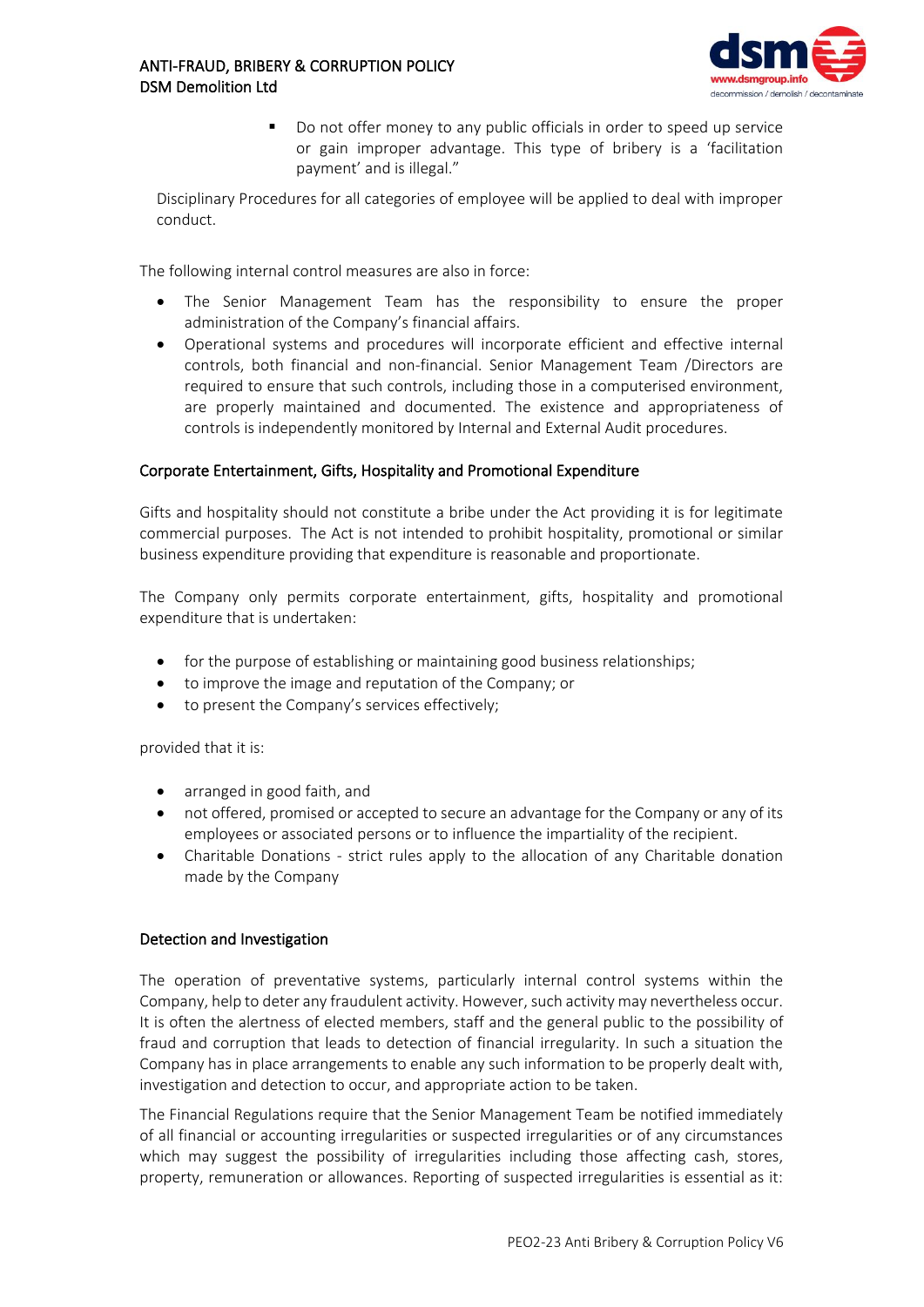

facilitates a proper investigation by experienced staff and ensures the consistent treatment of information regarding fraud, bribery and corruption.

When so notified, the Senior Management Team will instigate an investigation. The designated officer, auditor or other advisor will:

- deal promptly with the matter
- record evidence received
- ensure the security and confidentiality of evidence (e.g. impounding a computer)
- work closely with senior managers of the service concerned and other agencies, such as the Police and Courts to ensure that all issues are properly investigated and reported upon
- ensure maximum recoveries are made on behalf of the Company
- assist the line managers to implement Company disciplinary procedures where considered appropriate (referral to the Police will not prohibit or restrict action under the Disciplinary Procedure).

## **Training**

An important contribution to the continuing success of an Anti-fraud/corruption and Anti bribery strategy, and its general credibility, lies in the effectiveness of programmed training, throughout the Company.

This will be achieved through the development of both induction and refresher training for all personnel involved in internal control systems to ensure that their responsibilities and duties in this respect are regularly highlighted and reinforced.

The investigation of fraud, bribery and corruption rests with the Senior Management Team and Internal Audit. It is essential that there are an adequate number of trained employees able to undertake this work, and this requirement is reflected in the contractual arrangements for the provision of Internal Audit services.

#### Data Protection

When an individual reports suspected instances of bribery, the Company will process any personal data collected in accordance with its Data Protection Policy. Data collected from the point at which the individual makes the report is held securely and accessed by, and disclosed to, individuals only for the purposes of dealing with the report of bribery.

#### Conclusion

The Company has in place a clear network of systems and procedures to prevent and detect fraud, bribery and corruption. These arrangements should keep pace with any future developments in techniques for preventing and detecting fraudulent activity.

To this end the Company maintains a continuous overview of such arrangements.

Through the Senior Management Team it will ensure a regular review of Standing Orders, Financial Regulations, key control systems and audit arrangements is conducted.

This policy document is not regarded as exhaustive but does give specific examples of situations and sets out the rules and procedures and which should be followed.